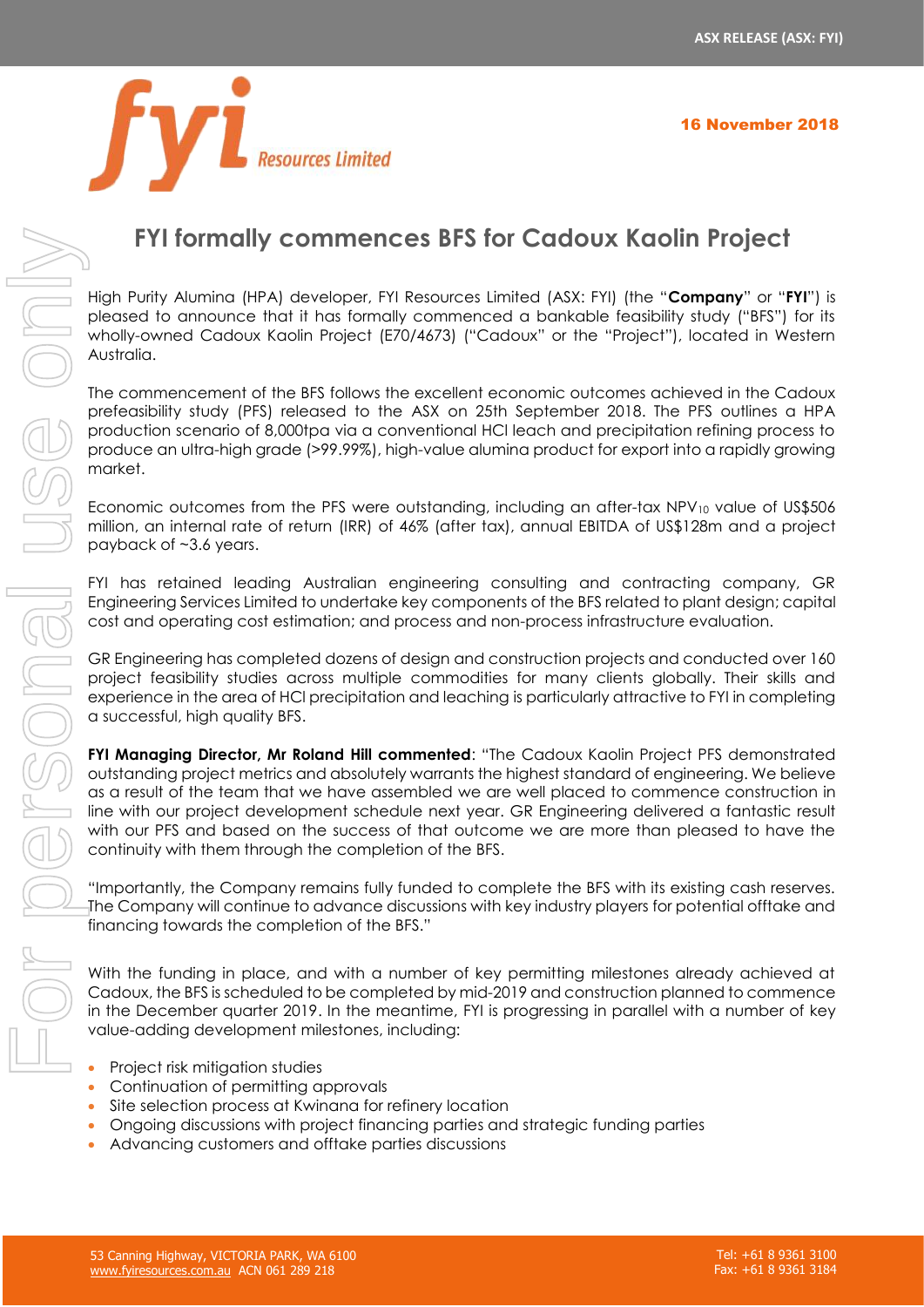

16 November 2018





**Schematic timeline for key milestones under FYI's BFS review** 

## **For more information please contact:**

#### [roland.hill@fyiresources.com.au](mailto:roland.hill@fyiresources.com.au) **Simon Hinsley** Investor & Media Relations Tel: 0401 809 653 [simon@nwrcommunications.com.au](mailto:simon@nwrcommunications.com.au)

## **About FYI Resources Limited**

FYI is positioning itself to be a significant producer of high purity alumina (4N or HPA) in a rapidly developing: LED, electric vehicle (EV), smartphone and television screen as well as other associated high-tech product markets.

The foundation of FYI's HPA strategy is the superior quality aluminous clay (kaolin) deposit at Cadoux and exceptional positive response that the feedstock has to the Company's moderate temperature, atmospheric pressure HCl flowsheet. The strategy's superior quality attributes combine resulting in world class HPA project potential.

FYI recently completed an outstanding pre-feasibilty study ("PFS") result (see ASX announcement 25th September 2018) for the development of the Cadoux kaolin Project and HPA refining facility. Demonstrating mine life reserves of over 50 years producing 8,000tpa of high-value, high-grade (>99.99%) Al2O3, the project economic parameters provide for an NPV of US\$506m (10% discount rate), an IRR of 46% and EBITDA of US\$128m pa based on development capital expenditure of US\$180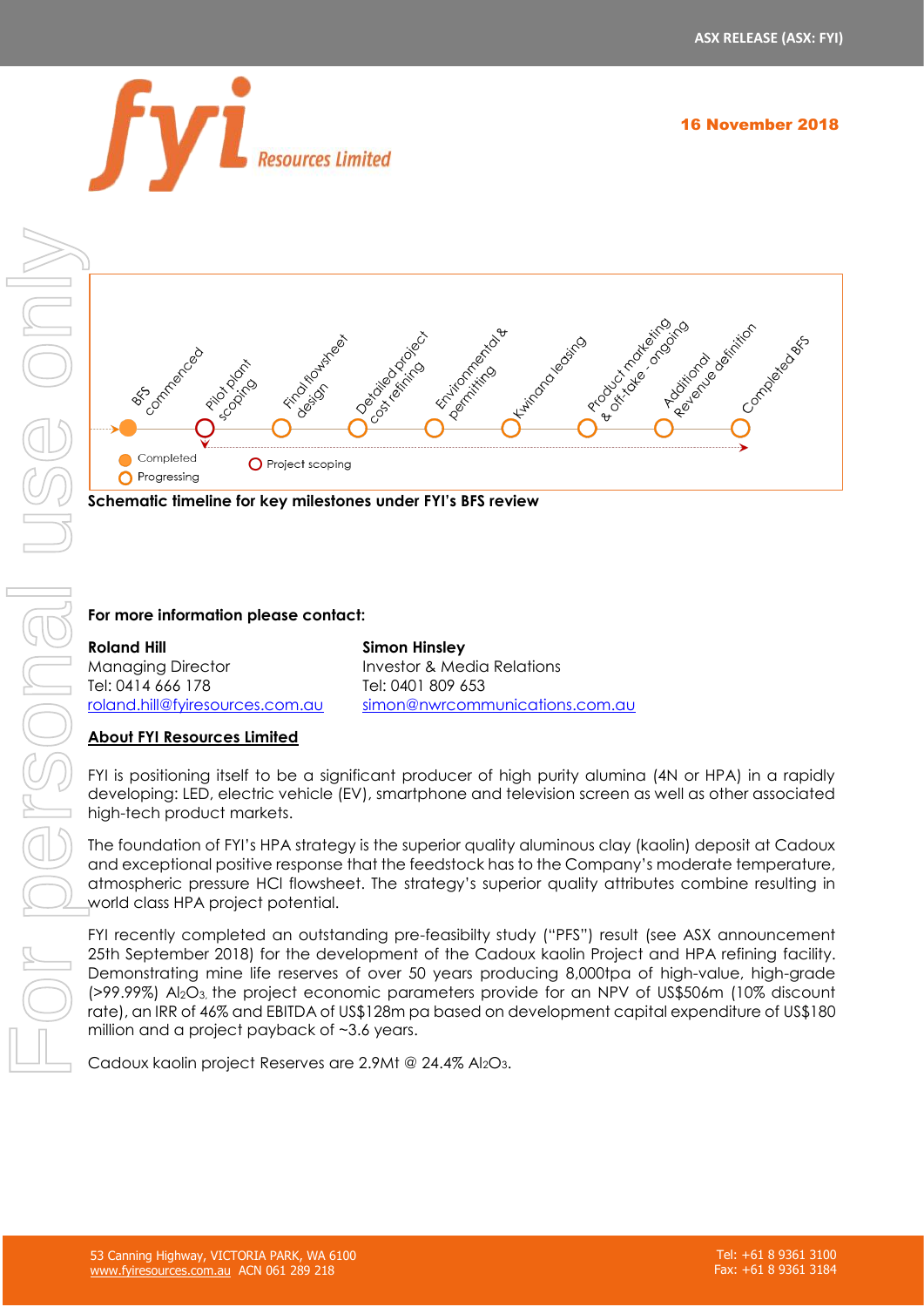

16 November 2018



**FYI's Cadoux Kaolin Project location (EL70/4673)**



**Pre-Feasibility Study highlights from September 2018**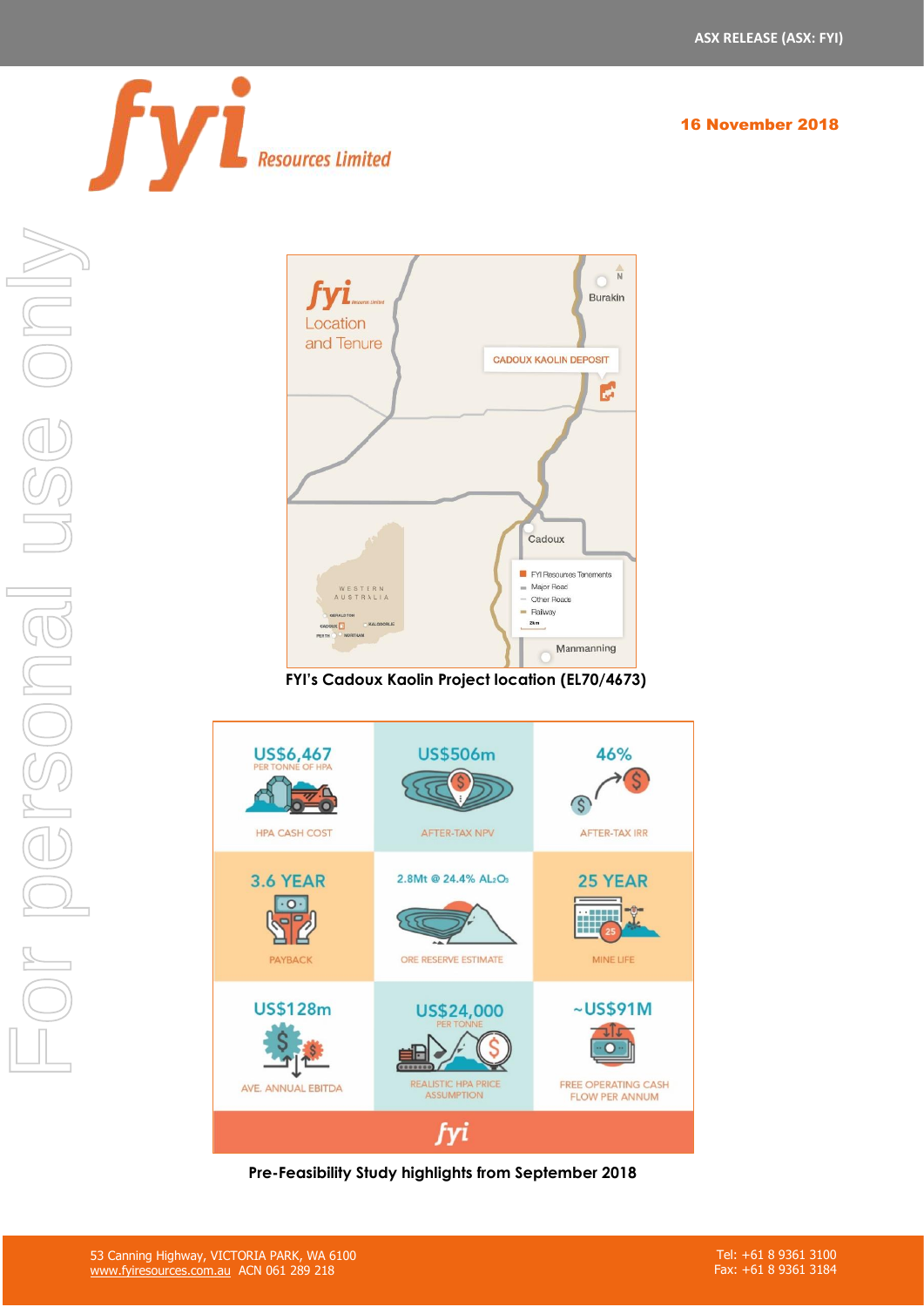

# **Competent Persons Statements**

#### **Ore Reserves**

The information in this report that relates to Ore Reserves is based on information compiled by Mr. Steve Craig, who is a Fellow of the Australasian Institute of Mining and Metallurgy. Steve Craig is a full-time employee of Orelogy Consulting Pty Ltd and has sufficient experience relevant to the style of mineralisation and type of deposit under consideration and to the activity which they are undertaking to qualify as a Competent Person as defined in the 2012 Edition of the "Australasian Code for Reporting of Exploration Results, Mineral Resources and Ore Reserves". The information is extracted from the announcements dated 23 and 29 October 2018 and are available to view on the Company's website at [www.fyiresources.com.au](http://www.fyiresources.com.au/). The Company confirms that it is not aware of any new information or data that materially affects the information included in the original market announcements and that all material assumptions and technical parameters underpinning the findings in the relevant market announcements continue to apply and have not materially changed and that all material assumptions and technical parameters underpinning the estimate in the relevant market announcement continue to apply and have not materially changed. The Company confirms that the form and context in which the Competent Person's findings are presented have not been materially modified from the original announcement.

#### **Mineral Resources**

The information in this report that relates to Mineral Resources is based on information compiled by Mr Grant Louw, under the direction and supervision of Dr Andrew Scogings, who are both full-time employees of CSA Global. Dr Scogings is a Member of the Australasian Institute of Mining and Metallurgy and a Member of the Australian Institute of Geoscientists. He is a Registered Professional Geologist in Industrial Minerals. Dr Scogings has sufficient experience relevant to the style of mineralisation and type of deposit under consideration and to the activity which he is undertaking to qualify as Competent Person as defined in the 2012 Edition of the "Australasian Code for the Reporting of Exploration Results, Mineral Resources, and Ore Reserves". The information is extracted from the PFS announcement dated 25 September 2018 and is available to view on the Company's website at [www.fyiresources.com.au](http://www.fyiresources.com.au/). The Company confirms that it is not aware of any new information or data that materially affects the information included in the original market announcements and that all material assumptions and technical parameters underpinning the findings in the relevant market announcements continue to apply and have not materially changed and that all material assumptions and technical parameters underpinning the estimate in the relevant market announcement continue to apply and have not materially changed. The Company confirms that the form and context in which the Competent Person's findings are presented have not been materially modified from the original announcement. **Example 12 Coverage in the relevant market and technical parameters under the relevant market and the relevant market and the relevant market and the relevant market and the relevant market and the relevant market and t** 

#### **Metallurgy**

The information in this report that relates to metallurgy and metallurgical test work is based on information reviewed and compiled by Mr Daryl Evans, a Competent Person who is a Fellow of the Australian Institute of Mining and Metallurgy (AusIMM). Mr Evans is an employee of Independent Metallurgical Operations Pty Ltd, and is a contractor to FYI. Mr Evans has sufficient experience that is relevant to this style of processing and type of deposit under consideration, and to the activity that he has undertaken to qualify as a Competent Person as defined in the 2012 Edition of the "Australasian Code for the Reporting of Exploration Results, Mineral Resources and Ore Reserves". Announcements in respect to metallurgical results are available to view on the Company's website at [www.fyiresources.com.au](http://www.fyiresources.com.au/) . The Company confirms that it is not aware of any new information or data that materially affects the information included in the original market announcements and that all material